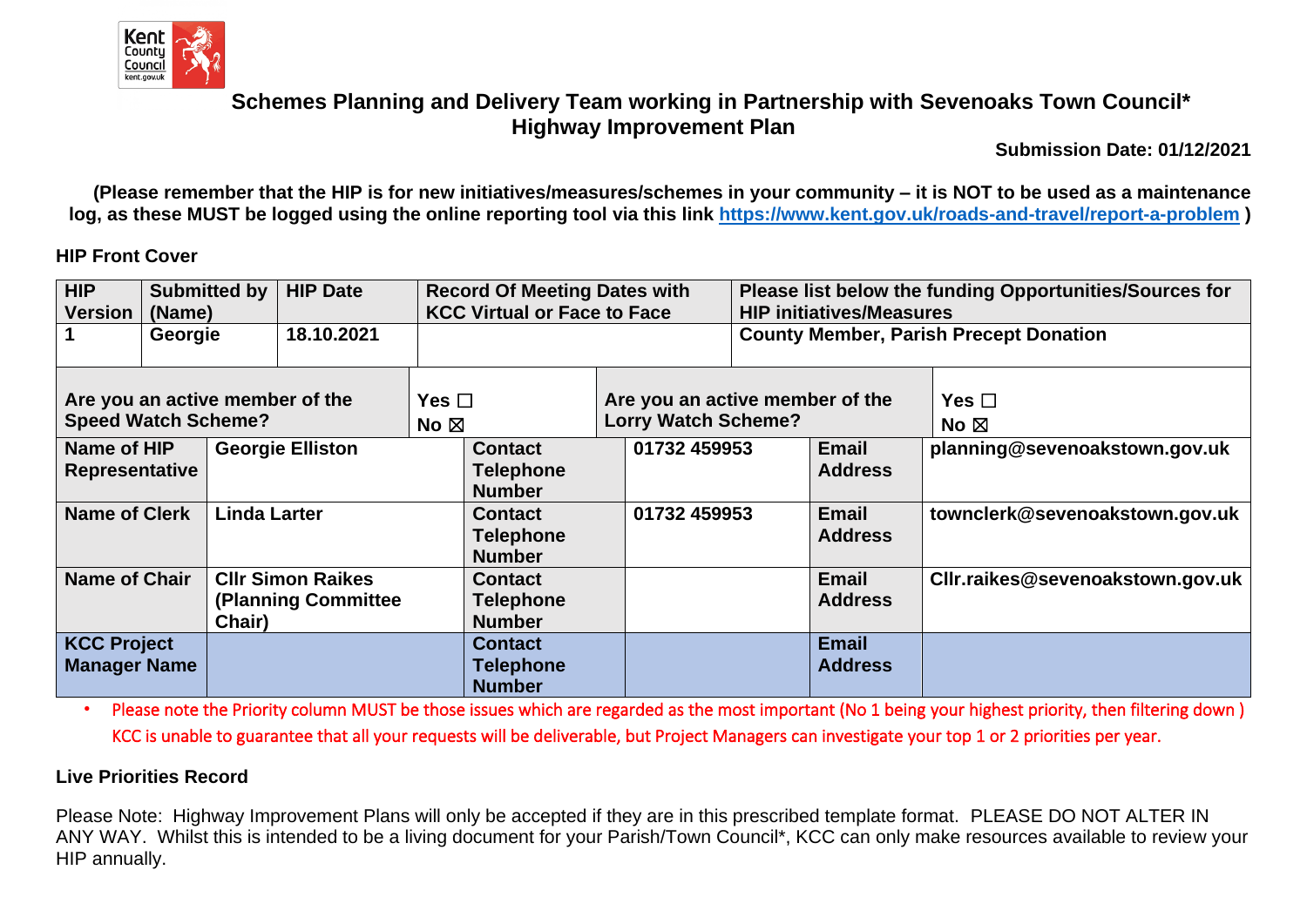

**Submission Date: 01/12/2021**

**(Please remember that the HIP is for new initiatives/measures/schemes in your community – it is NOT to be used as a maintenance log, as these MUST be logged using the online reporting tool via this link [https://www.kent.gov.uk/roads-and-travel/report-a-problem](https://eur01.safelinks.protection.outlook.com/?url=https%3A%2F%2Fwww.kent.gov.uk%2Froads-and-travel%2Freport-a-problem&data=04%7C01%7Cmichelle.matthews%40kent.gov.uk%7C8f5777e818a747b890eb08d8ccd7d04c%7C3253a20dc7354bfea8b73e6ab37f5f90%7C0%7C0%7C637484574569286803%7CUnknown%7CTWFpbGZsb3d8eyJWIjoiMC4wLjAwMDAiLCJQIjoiV2luMzIiLCJBTiI6Ik1haWwiLCJXVCI6Mn0%3D%7C1000&sdata=bR7Tc4Fnh8uvgyPWLI3h16CQ6xusl6p4d1MSX3agfdw%3D&reserved=0) )**

| <b>Priority</b> | <b>Problem/Concern</b><br>Location                                     |                                                                                                                                                                                                                                                                                                                                                   | What do you feel<br>are the                                                                                                                                                                                                                                                                                                                                                                       | <b>KCC Comments (This column is to be completed)</b> |
|-----------------|------------------------------------------------------------------------|---------------------------------------------------------------------------------------------------------------------------------------------------------------------------------------------------------------------------------------------------------------------------------------------------------------------------------------------------|---------------------------------------------------------------------------------------------------------------------------------------------------------------------------------------------------------------------------------------------------------------------------------------------------------------------------------------------------------------------------------------------------|------------------------------------------------------|
|                 |                                                                        |                                                                                                                                                                                                                                                                                                                                                   | potential solutions?                                                                                                                                                                                                                                                                                                                                                                              | by Project Manager ONLY)                             |
| $\mathbf 1$ .   | <b>Bat and Ball</b><br>Junction, A25/A225                              | Inadequate, poorly<br>designed crossing<br>points for pedestrian<br>safety<br>Considerable<br>congestion and<br>delays during the<br>four daily rush hour<br>periods and<br>throughout the day,<br>with particular traffic<br>queues forming on<br>Otford Road and<br>Seal Road towards<br>the junction;<br>Very high levels of<br>air pollution. | We have been consulted by<br>Tarmac on their designs for a<br>roundabout here. Our concerns<br>have been highly reflected in the<br>design we have seen.<br>This scheme should be<br>implemented ahead of the<br>development at the Tarmac<br>Quarry site. The design proposed<br>will improve pedestrian safety,<br>reconnect the neighbourhood<br>and reduce air pollution and<br>traffic jams. |                                                      |
| 2.              | Sevenoaks Rail-<br>Way<br>Station/London<br>Road/Hitchen Hatch<br>Lane | Pedestrians take the<br>"shortest route",<br>walking in the<br>highway and<br>avoiding pedestrian<br>crossings;                                                                                                                                                                                                                                   | Redesign junction to create safe,<br>direct pedestrian crossings and<br>simplify vehicle controls.                                                                                                                                                                                                                                                                                                |                                                      |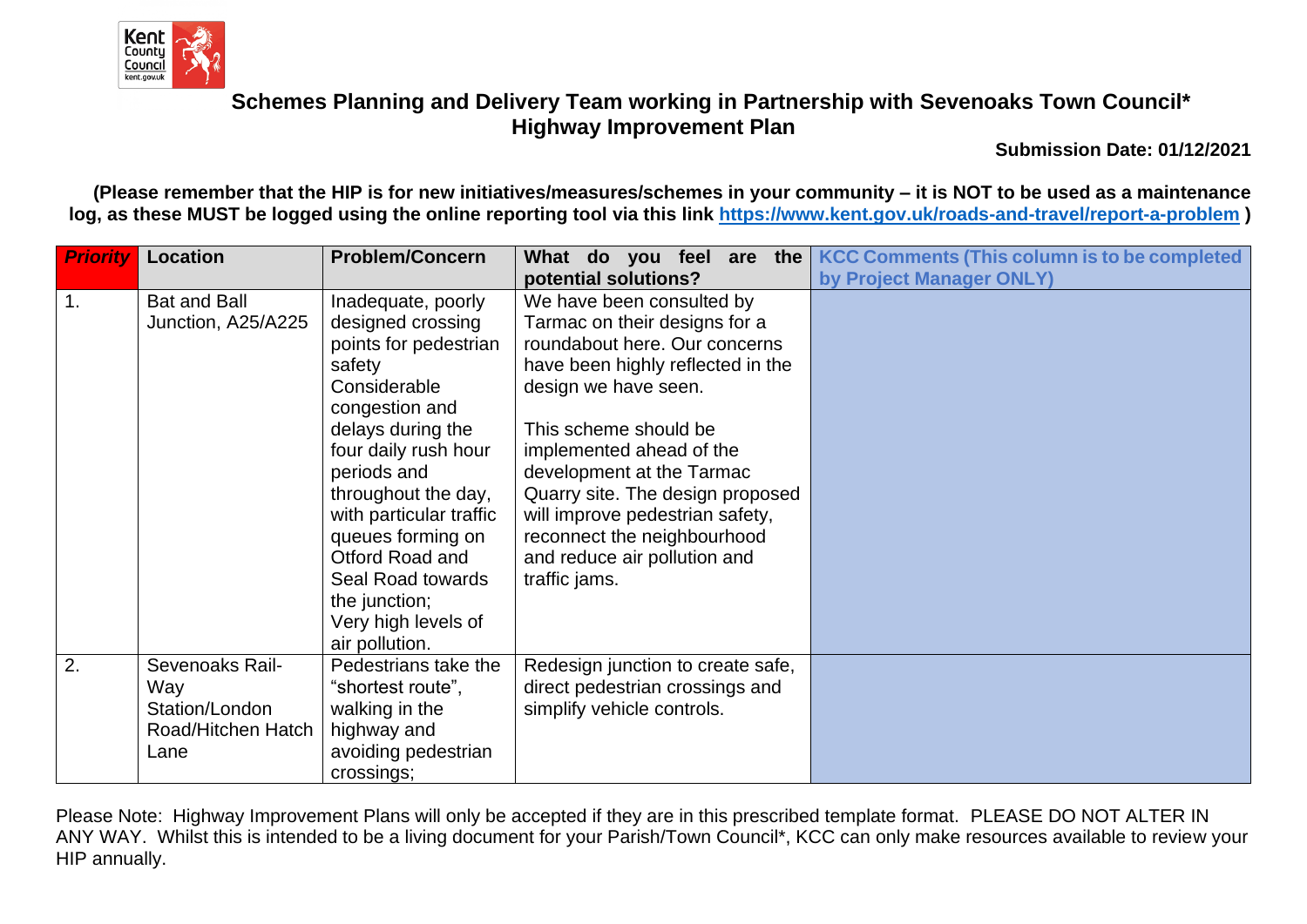

**Submission Date: 01/12/2021**

**(Please remember that the HIP is for new initiatives/measures/schemes in your community – it is NOT to be used as a maintenance log, as these MUST be logged using the online reporting tool via this link [https://www.kent.gov.uk/roads-and-travel/report-a-problem](https://eur01.safelinks.protection.outlook.com/?url=https%3A%2F%2Fwww.kent.gov.uk%2Froads-and-travel%2Freport-a-problem&data=04%7C01%7Cmichelle.matthews%40kent.gov.uk%7C8f5777e818a747b890eb08d8ccd7d04c%7C3253a20dc7354bfea8b73e6ab37f5f90%7C0%7C0%7C637484574569286803%7CUnknown%7CTWFpbGZsb3d8eyJWIjoiMC4wLjAwMDAiLCJQIjoiV2luMzIiLCJBTiI6Ik1haWwiLCJXVCI6Mn0%3D%7C1000&sdata=bR7Tc4Fnh8uvgyPWLI3h16CQ6xusl6p4d1MSX3agfdw%3D&reserved=0) )**

|                  |                                  | Long waits for<br>vehicles at multiple<br>lights causing<br>delays, noise and<br>pollution.                                                                                                                            |                                                                                                                                                                                                                                                                                                   |  |
|------------------|----------------------------------|------------------------------------------------------------------------------------------------------------------------------------------------------------------------------------------------------------------------|---------------------------------------------------------------------------------------------------------------------------------------------------------------------------------------------------------------------------------------------------------------------------------------------------|--|
| 3.               | HGV routes in town               | HGV movement in<br>town as through<br>traffic inhibits active<br>travel, increases<br>burden on junctions,<br>increases air<br>pollution in<br>residential areas,<br>and risks damage to<br><b>Conservation Areas.</b> | Introduce HGV weight/size<br>restrictions to the "central"<br>Sevenoaks area for through<br>traffic.<br>Highways England to improve<br>signage at motorway junctions to<br>direct freight to use the M25 and<br>the A21 bypass rather than A25<br>through Sevenoaks and<br>neighbouring villages. |  |
| $\overline{4}$ . | Junction of<br>A25/Hospital Road | Difficult for motorists<br>to exit Hospital Road<br>and Greatness Lane<br>onto A25,<br>contributing to the<br>congestion at Bat<br>and Ball junction.<br>The Tarmac site<br>development,<br>accessed from              | <b>KCC Highways Engineering</b><br>advice welcomed.                                                                                                                                                                                                                                               |  |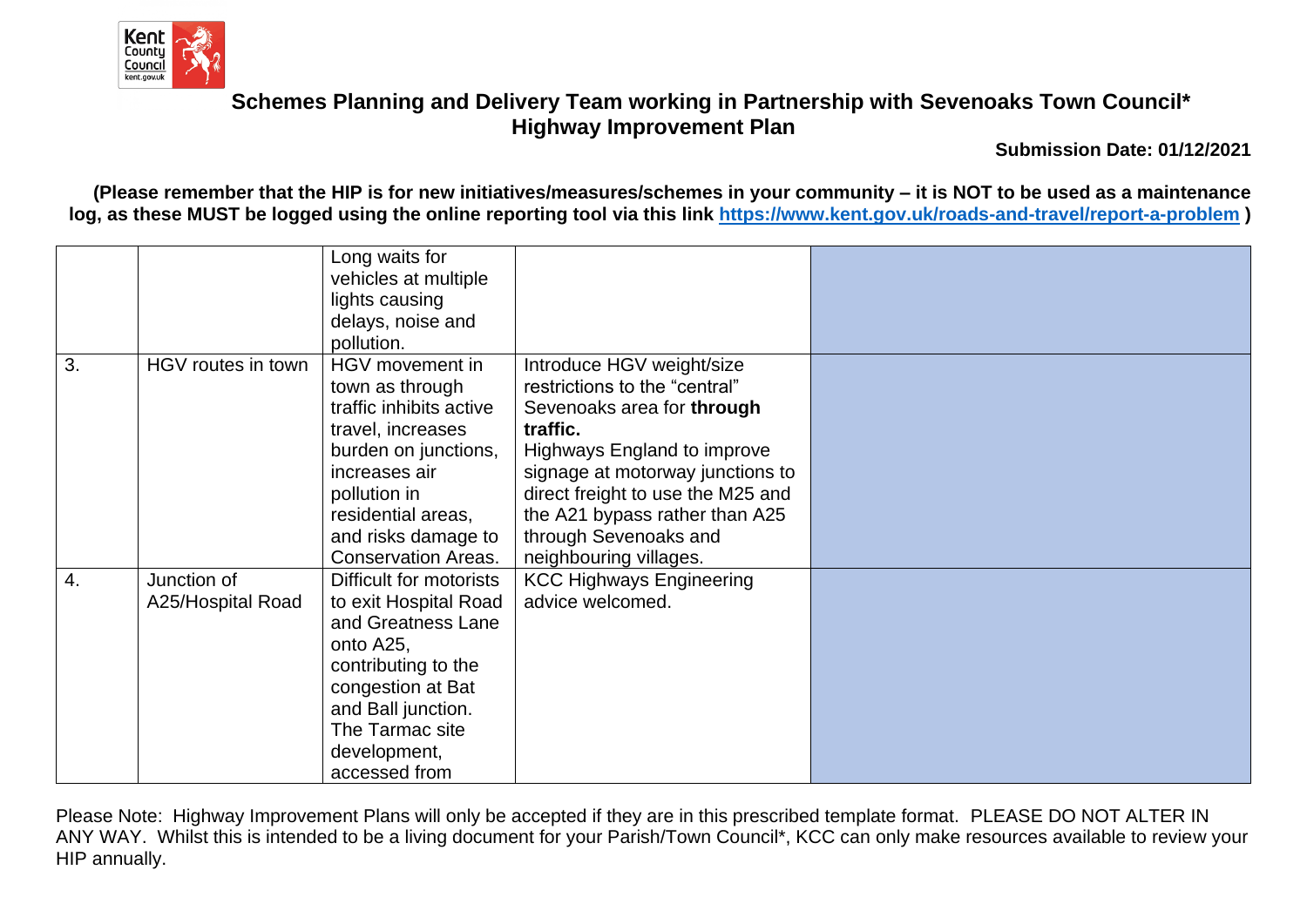

**Submission Date: 01/12/2021**

**(Please remember that the HIP is for new initiatives/measures/schemes in your community – it is NOT to be used as a maintenance log, as these MUST be logged using the online reporting tool via this link [https://www.kent.gov.uk/roads-and-travel/report-a-problem](https://eur01.safelinks.protection.outlook.com/?url=https%3A%2F%2Fwww.kent.gov.uk%2Froads-and-travel%2Freport-a-problem&data=04%7C01%7Cmichelle.matthews%40kent.gov.uk%7C8f5777e818a747b890eb08d8ccd7d04c%7C3253a20dc7354bfea8b73e6ab37f5f90%7C0%7C0%7C637484574569286803%7CUnknown%7CTWFpbGZsb3d8eyJWIjoiMC4wLjAwMDAiLCJQIjoiV2luMzIiLCJBTiI6Ik1haWwiLCJXVCI6Mn0%3D%7C1000&sdata=bR7Tc4Fnh8uvgyPWLI3h16CQ6xusl6p4d1MSX3agfdw%3D&reserved=0) )**

|                  |                                                       | Greatness Lane, will<br>considerably<br>increase this<br>problem. |                                                    |  |
|------------------|-------------------------------------------------------|-------------------------------------------------------------------|----------------------------------------------------|--|
| 5.               | Wickenden Avenue                                      | Carriageway and<br>footpaths require<br><i>improvements</i>       | Surfacing improvements and<br>repairs required     |  |
| 6.               | <b>Broomfield Road</b>                                | Carriageway and<br>footpaths require<br>improvements              | Surfacing improvements and<br>repairs required     |  |
| 7.               | Mill Lane                                             | Carriageway and<br>footpaths require<br><i>improvements</i>       | Surfacing improvements and<br>repairs required     |  |
| $\overline{8}$ . | Wickenden and<br><b>Swaffield Roads</b>               | Carriageway and<br>footpaths require<br><i>improvements</i>       | Surfacing improvements and<br>repairs required     |  |
| 9.               | Clare Way, Lea<br>Road, Hurst Way<br>and Stafford Way | Carriageway and<br>footpaths require<br><i>improvements</i>       | Surfacing improvements and<br>repairs required     |  |
| 10.              | <b>Beaconfields</b>                                   | Carriageway and<br>footpaths require<br><i>improvements</i>       | Surfacing improvements and<br>repairs required     |  |
| 11.              | Hillingdon Avenue                                     | Pedestrian crossing<br>safety                                     | STC would welcome a review of<br>pedestrian safety |  |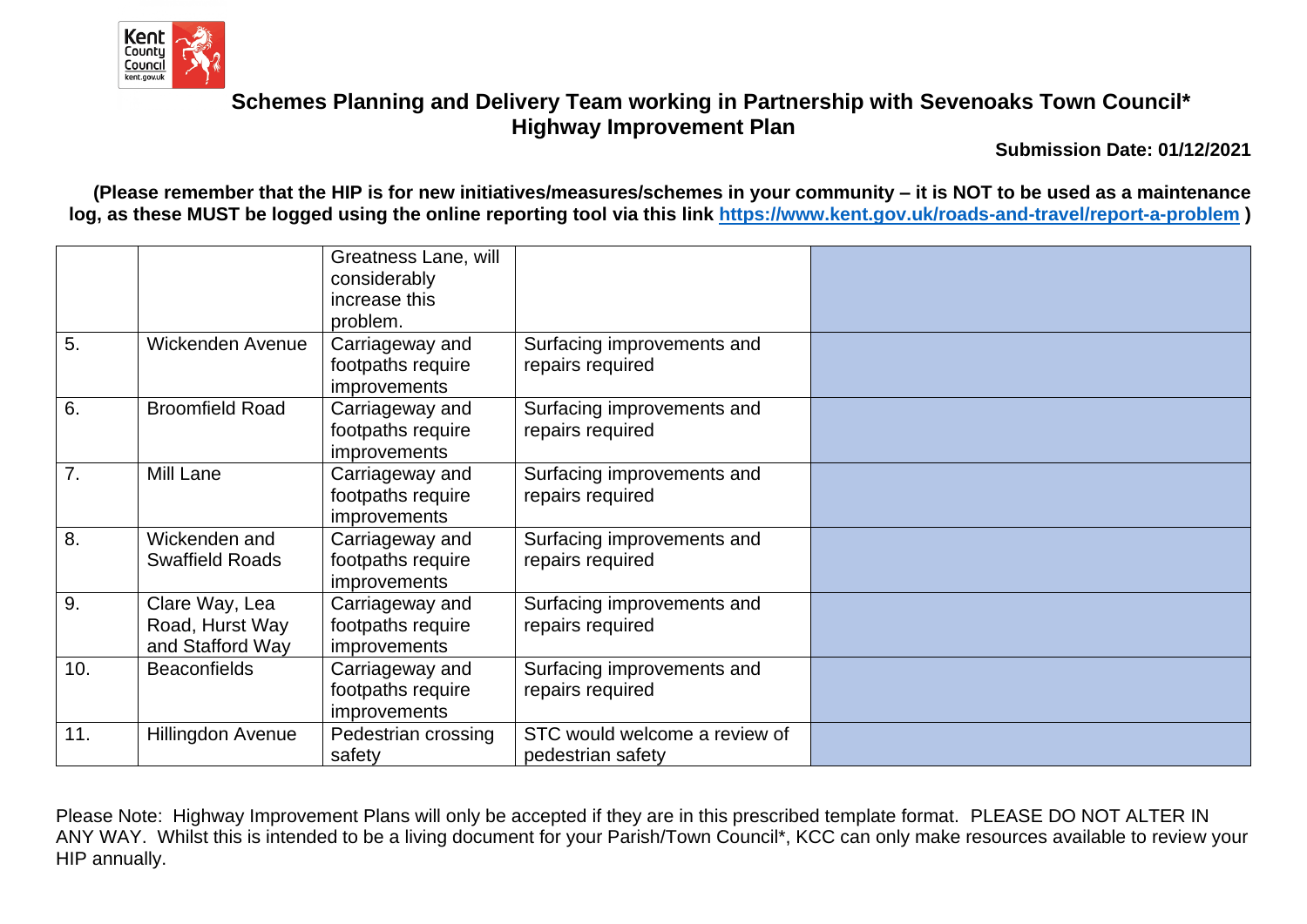

**Submission Date: 01/12/2021**

**(Please remember that the HIP is for new initiatives/measures/schemes in your community – it is NOT to be used as a maintenance log, as these MUST be logged using the online reporting tool via this link [https://www.kent.gov.uk/roads-and-travel/report-a-problem](https://eur01.safelinks.protection.outlook.com/?url=https%3A%2F%2Fwww.kent.gov.uk%2Froads-and-travel%2Freport-a-problem&data=04%7C01%7Cmichelle.matthews%40kent.gov.uk%7C8f5777e818a747b890eb08d8ccd7d04c%7C3253a20dc7354bfea8b73e6ab37f5f90%7C0%7C0%7C637484574569286803%7CUnknown%7CTWFpbGZsb3d8eyJWIjoiMC4wLjAwMDAiLCJQIjoiV2luMzIiLCJBTiI6Ik1haWwiLCJXVCI6Mn0%3D%7C1000&sdata=bR7Tc4Fnh8uvgyPWLI3h16CQ6xusl6p4d1MSX3agfdw%3D&reserved=0) )**

| 12. | Seal                      | Pedestrian crossing | STC would welcome a review of |  |
|-----|---------------------------|---------------------|-------------------------------|--|
|     | Road/Greatness            | safety              | pedestrian safety             |  |
|     | Park                      |                     |                               |  |
| 13. | <b>Bradbourne Vale</b>    | Pedestrian crossing | STC would welcome a review of |  |
|     | Road/Betenson             | safety              | pedestrian safety             |  |
|     | Avenue                    |                     |                               |  |
| 14. | A225 Seal Hollow          | Pedestrian crossing | STC would welcome a review of |  |
|     | Road/"Hole in the         | safety              | pedestrian safety             |  |
|     | Wall"                     |                     |                               |  |
| 15. | St Johns                  | Pedestrian crossing | STC would welcome a review of |  |
|     | <b>Hill/Dartford Road</b> | safety              | pedestrian safety             |  |